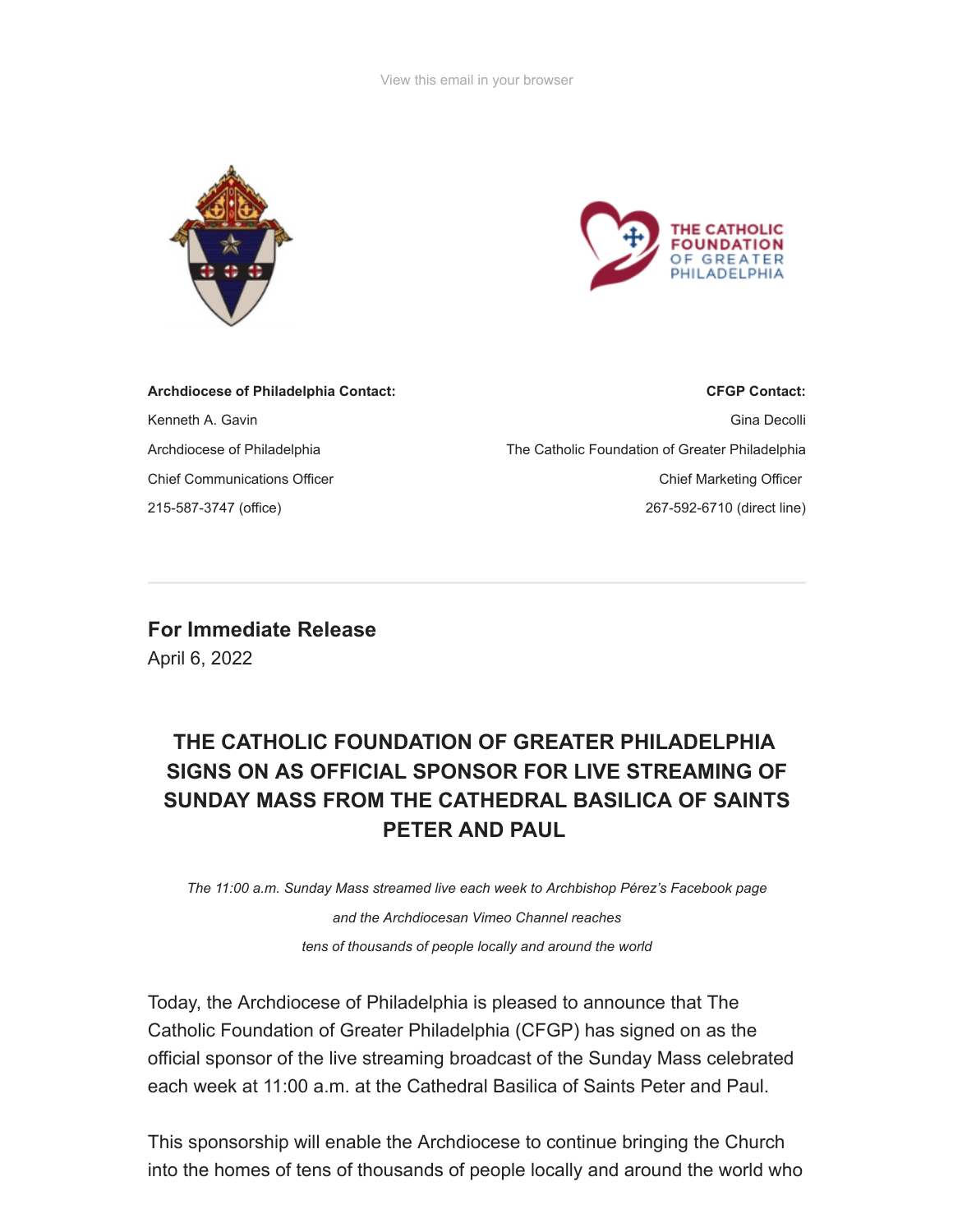are not physically able to gather for the celebration of Mass in their local parish church.

Most Reverend Nelson J. Pérez, Archbishop of Philadelphia, said, "I am deeply grateful to The Catholic Foundation of Greater Philadelphia. Thanks to their generosity, we are able to spiritually nourish and transform the lives of our sisters and brothers who are not able to gather at the Lord's Table in-person."

Sarah O. Hanley, President and Chief Executive Office for CFGP said, "The Catholic Foundation of Greater Philadelphia is grateful for the opportunity to sponsor the live stream Mass at the Cathedral Basilica of Saints Peter and Paul. Our foundation is grounded in the principles of faith and service. We could not think of a better way to exemplify these principles than to bring this beautiful Celebration to the faithful who are unable to attend Mass in person."

## **About the Live Stream Mass**

In March 2020, the Archdiocese of Philadelphia began streaming the 11:00 a.m. Sunday Mass live from the Cathedral Basilica of Saints Peter and Paul, the Mother Church of the Archdiocese of Philadelphia, due to the COVID-19 pandemic.

In November 2021, the Archdiocese launched the Nothing Compares to Being There initiative, which presented parishes throughout the Archdiocese of Philadelphia with an opportunity to personally invite their parishioners to return to the in-person celebration of the Mass after the many long months of the pandemic. It drew upon the central truth of our Christian faith that Jesus Christ encounters and saves us in the flesh, through in-person presence and celebration of the Eucharist.

Everyone is reminded of the irreplaceable need to be in-person for the celebration of Sunday Mass. Those who are sick, have a health risk, or are a primary caregiver, are excused from the obligation to attend Mass on Sunday. As a result, the Archdiocese continues to stream this Mass as a service for those who would be unable to participate in the celebration of the Eucharist otherwise.

Links to the live stream sites can be found below. [https://www.facebook.com/ArchbishopPerez/](https://www.facebook.com/ArchbishopPerez/%C2%A0) [https://www.facebook.com/ArchPhila/](https://www.facebook.com/ArchPhila/%C2%A0) <https://www.facebook.com/TheCFGP>